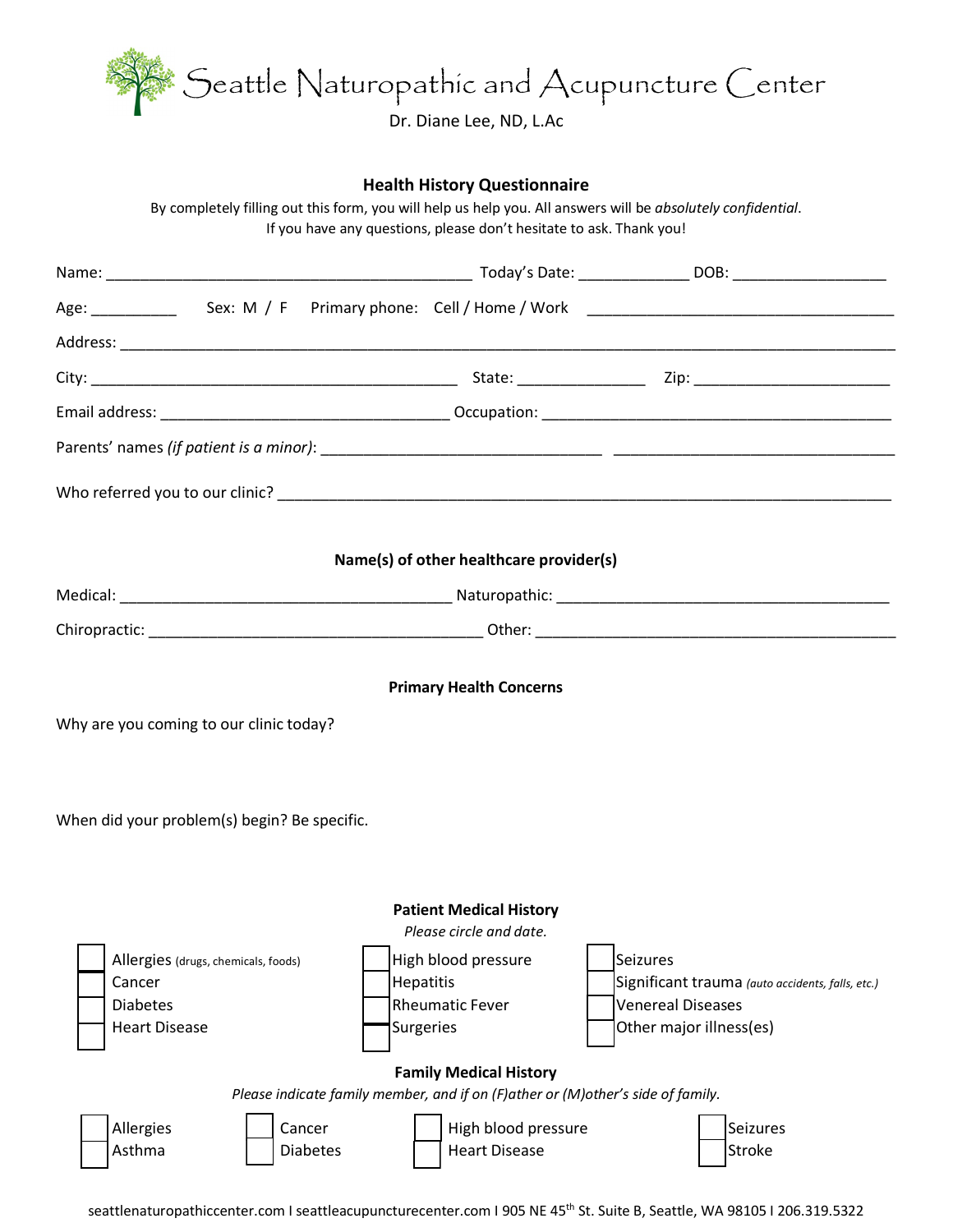### **Occupational stress**

(chemical, physical, psychological)

## **Describe your weekly exercise**

### **Current medicines**

List all prescriptions, over-the-counter drugs, vitamins, herbs, and any non-medical drugs.

### **Known allergies**

#### **Diet**

| Are you or have you ever been on a restricted diet? $ Y / N$ |  |
|--------------------------------------------------------------|--|
| If so, what kind?                                            |  |

Please describe your average daily diet. *Morning:* 

*Afternoon:* 

*Evening:* 

How many packs of cigarettes do you smoke each week?

| How many servings of the following do you drink per week? Coffee ______ |  | Soda | Tea | Alcohol |
|-------------------------------------------------------------------------|--|------|-----|---------|
|-------------------------------------------------------------------------|--|------|-----|---------|

Please indicate painful or distressed areas on the diagram to the right.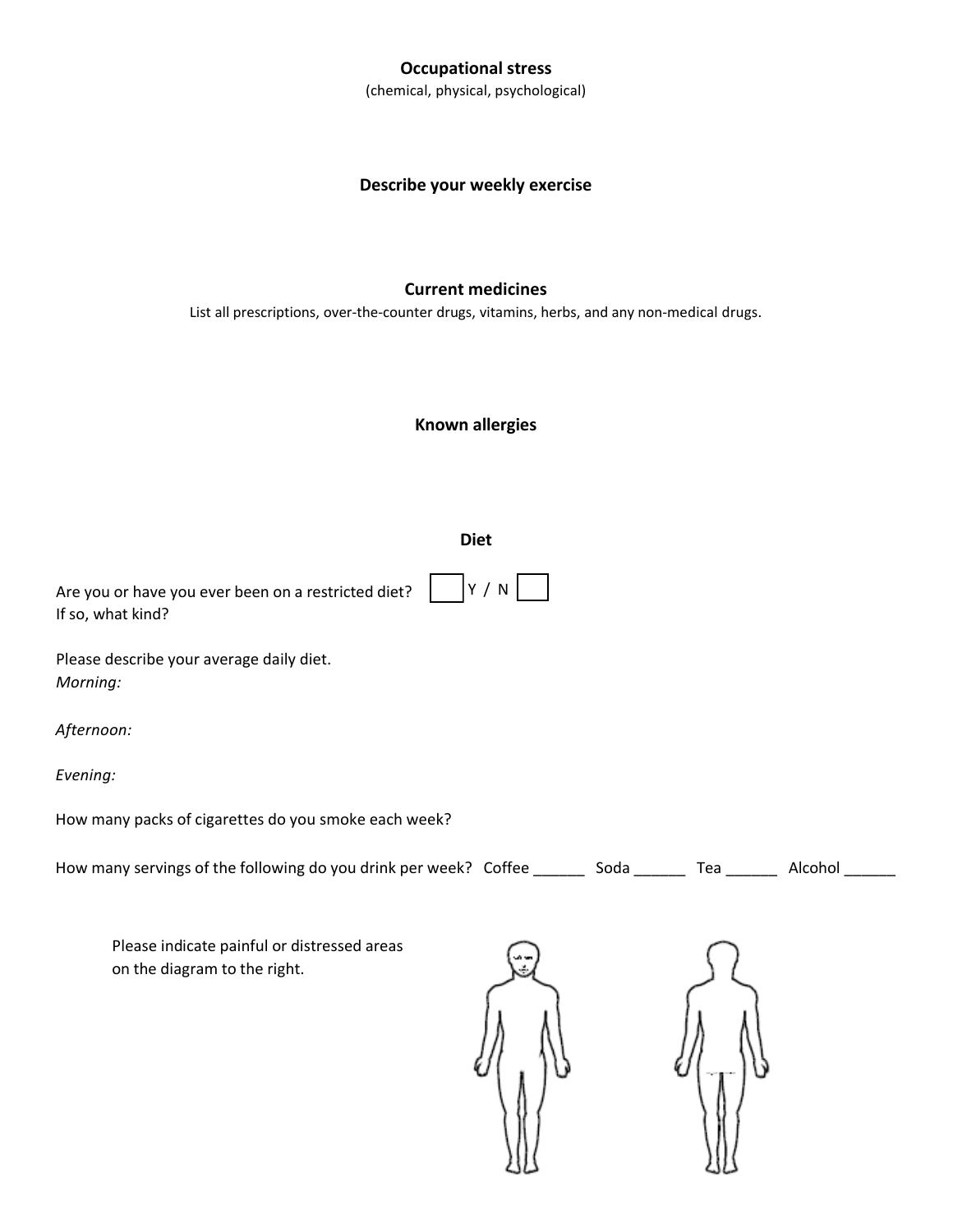*Please check if the following symptoms are a current or recurring problem.*

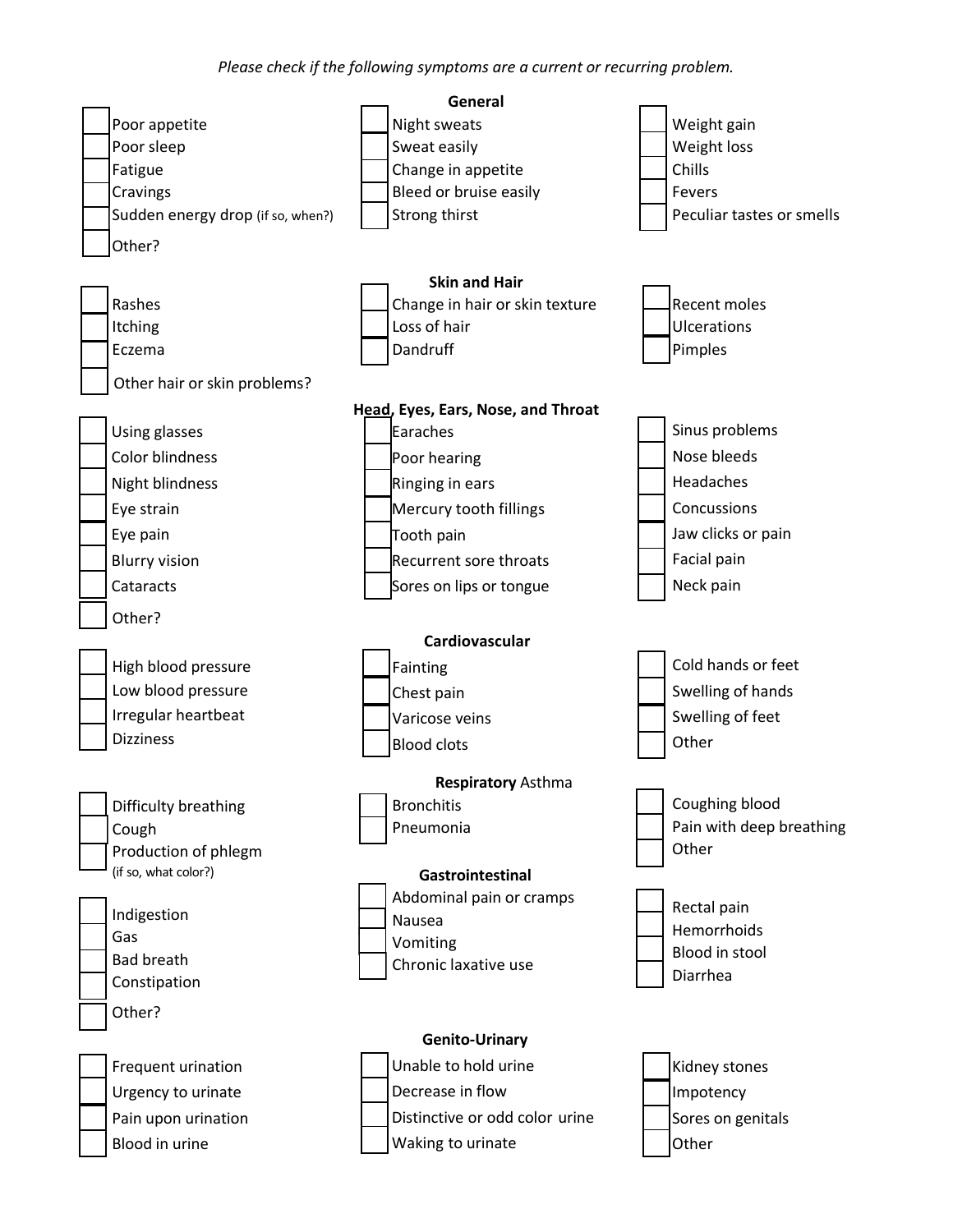## **Gynecology and Pregnancy**

| Unusual menses<br>Heavy<br>Light                                                                                                                          | Irregular periods<br>Painful periods<br><b>Breast tenderness</b>                                       | Clots<br>Vaginal sores<br>Vaginal discharge                                                                            |
|-----------------------------------------------------------------------------------------------------------------------------------------------------------|--------------------------------------------------------------------------------------------------------|------------------------------------------------------------------------------------------------------------------------|
| Changes in body or emotions prior to menstruation:                                                                                                        |                                                                                                        |                                                                                                                        |
| Do you practice birth control?<br>If yes, what type and for how long?                                                                                     | Y/N                                                                                                    |                                                                                                                        |
| Number of pregnancies<br>Number of births<br>Number of miscarriages<br>Number of abortions                                                                |                                                                                                        | Age of first menses<br>Duration of menses<br>Days between menses<br>Start date of last menses<br>Date of last PAP exam |
| Neck pain<br>Knee pain<br>Hand/wrist pain<br>Other joint or bone problems:                                                                                | Musculoskeletal<br>Back pain<br>Foot/ankle pain<br>Muscle pain                                         | Shoulder pain<br>Hip pain<br>Muscle weakness                                                                           |
| Loss of balance<br>Quick temper/irritability<br>Poor memory<br>Anxiety                                                                                    | Neuro-psychological<br>Depression<br>Susceptible to stress<br><b>Dizziness</b><br>Lack of coordination | Concussion<br>Seizures<br>Areas of numbness<br>Other                                                                   |
| Have you ever been treated for emotional problems?<br>Have you ever considered or attempted suicide?<br>Any other neurological or psychological problems? | Y / N<br>Y/N<br>Y / N                                                                                  |                                                                                                                        |

Please describe any other problems you would like to discuss: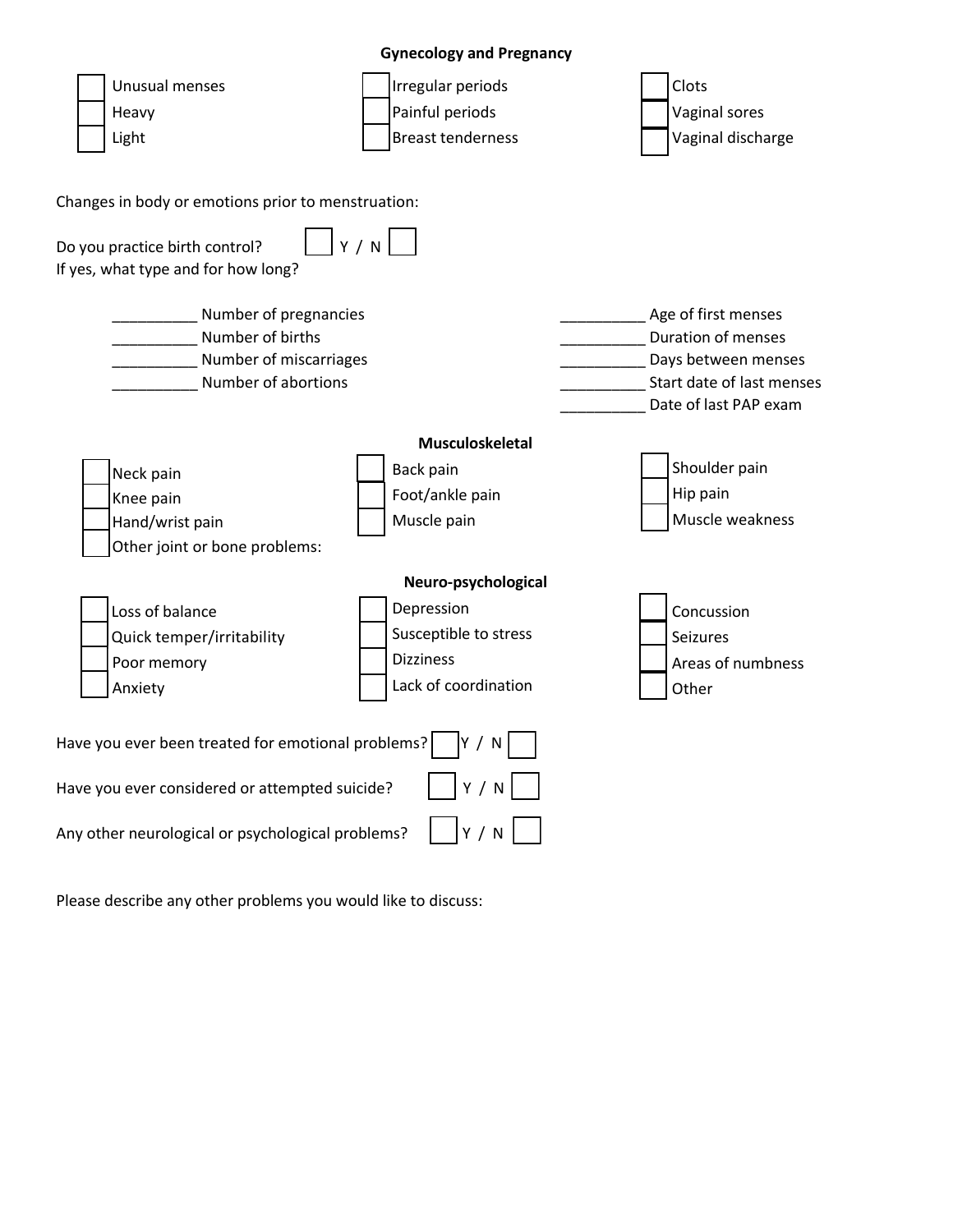# **CONTEXT OF CARE**

- 1. Why did you choose to come to this clinic?
- 2. What three expectations do you have for this visit to our clinic?
- 3. What long-term expectations do you have for working with this clinic?
- 4. What expectations do you have for me personally as your physician?
- 5. What is your present level of commitment to address any underlying causes of your signs and symptoms that relate to your lifestyle? (Please rate 1-10, 10 being 100% committed)
- 6. What behaviors or lifestyle habits do you currently engage in regularly that believe support your health? (Please list.)
- 7. What behaviors or lifestyle habits do you currently engage in regularly that you believe are detrimental to your health? (Please list.)
- 8. What potential obstacles do you foresee in addressing the lifestyle factors which are undermining your health and in adhering to the therapeutic protocols which we will be sharing with you?
- 9. Who do you know who will sincerely and consistently support you with the beneficial lifestyle changes you will be making?
- 10. What do you LOVE to do?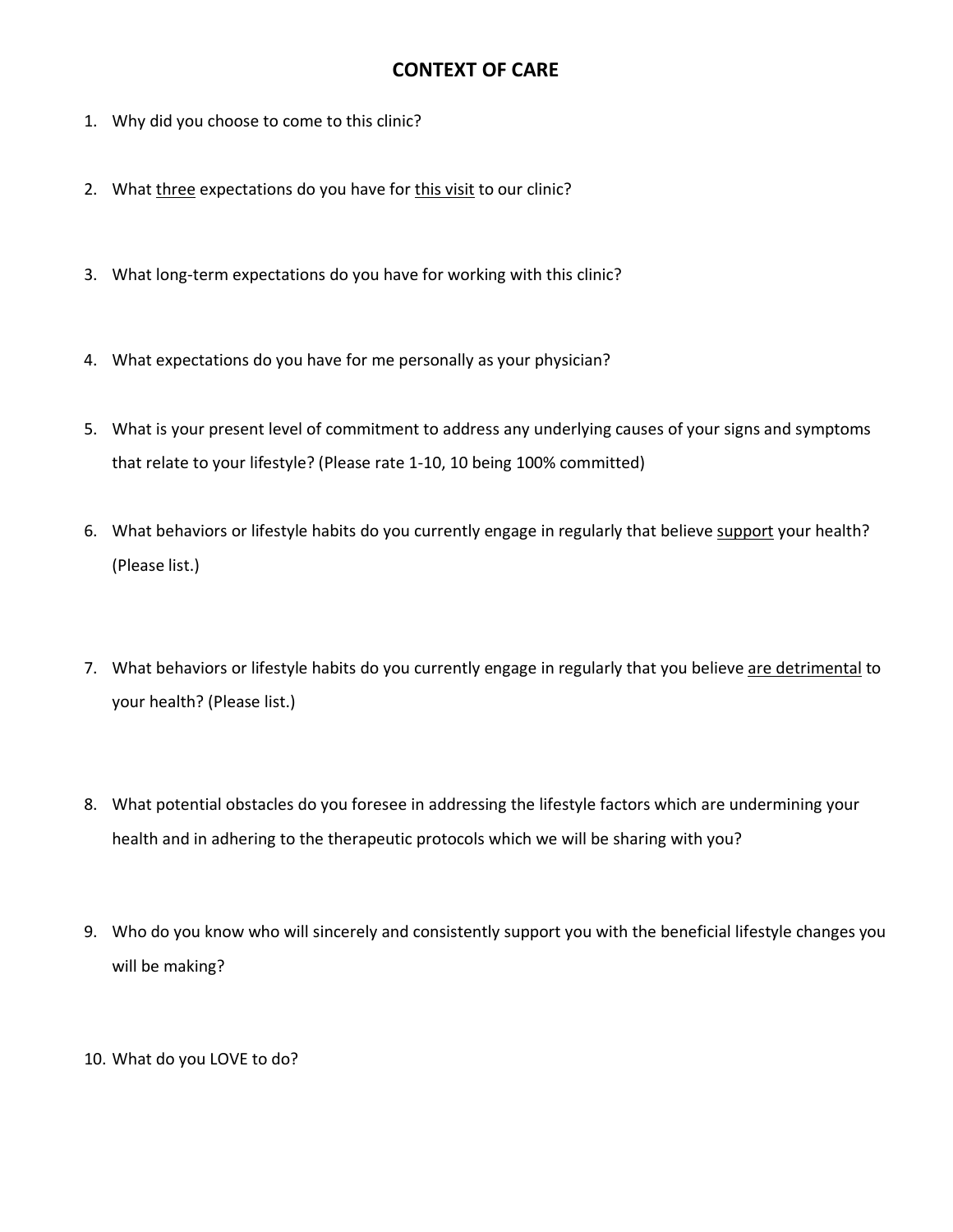**Dr. Diane Lee, ND 905 NE 45th ST, Ste B, Seattle, 98105, WA seattlenaturopathiccenter.com 206-319- 5322** 



# **Wheel of Balance**

 $\frac{100}{\omega}$ 

80%

### **Wheel of Balance**

Wellness is a balance of many factors. Using the circle, shade your level of satisfaction in each area as it relates to you.

For example, if you are extremely happy in your career, shade the entire pie shape for career.

Do the same for each area, starting from the center point radiating outwards.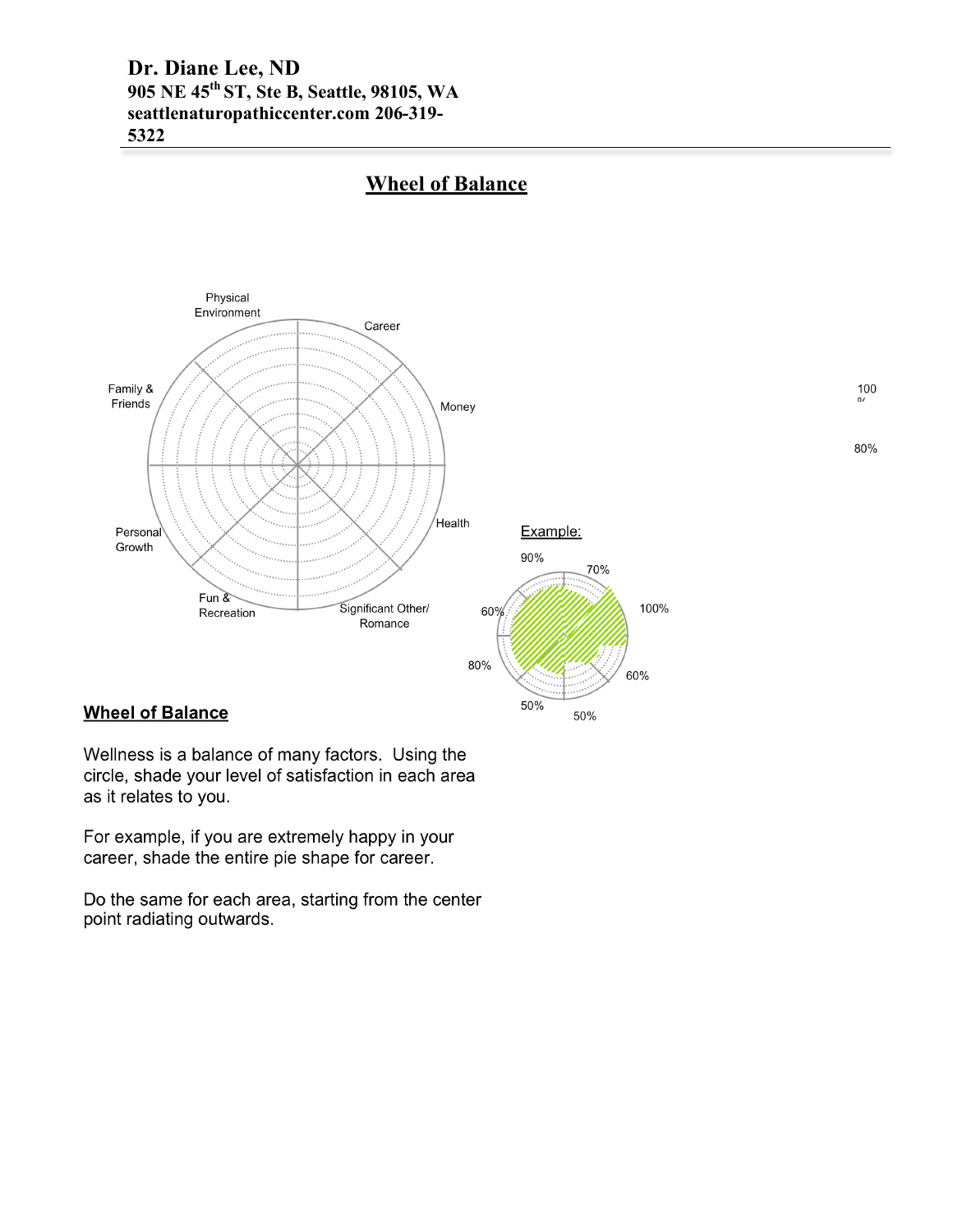# **CONSENT FOR TREATMENT**

I understand that I may ask questions regarding my treatment before signing this form and that I am free to withdraw my consent to discontinue participation in these procedures at any time with written notice. Knowing this, I voluntarily consent to the below procedures, realizing that no guarantees have been given to me by Dr. Diane Lee. Further, I will hold Dr. Lee harmless and will not ask for indemnity for any of the side effects that may be caused. I hereby acknowledge that I will be held financially responsible for services rendered.

I understand that a record will be kept of the health services provided to me. This record will be kept confidential and will not be released to others unless so directed by me or my representative or otherwise permitted or required by law. I understand that I have the right to review my record and obtain a copy of my record with written request and that obtaining a copy of my records may require a fee.

I hereby authorize Dr. Diane Lee to perform the following specific procedures as necessary to facilitate my diagnosis and treatment:

- **General Diagnostic Procedures** including, but not limited to, venipuncture, blood and urine lab work, general physical exams, neurological and musculoskeletal assessments
- **Psychological Counseling, Lifestyle Counseling, Exercise Prescriptions**
- **Herbs/Natural Medicines**  prescribing of various therapeutic substances, including plants, minerals, and animal materials. Homeopathic remedies, often highly diluted quantities of naturally occurring substances, may also be used.
- **Dietary Advice and Therapeutic Nutrition**  use of foods, diet plans, or nutritional supplements for treatment, which may include intramuscular vitamin injections
- **Soft Tissue and Osseous Manipulation** use of massage, neuro-muscular techniques, muscle energy stretching, or visceral manipulation, as well as manipulations of the extremities and spine, including traction and craniosacral therapy
- **Thermal Therapies** including the use of cupping, moxa, and hydrotherapies
- **Acupuncture** including the insertion of sterilized needles at specific points on the body
- **Cupping** a technique using glass cups on the surface of the skin with a heat-created vacuum

**Potential risks:** While not common, the following can occur: Pain, discomfort, blistering, discoloration, infection, burns, loss of consciousness; deep tissue injury from needles insertions, topical procedures, heat, or frictional therapies; electromagnetic and hydrotherapies; allergic reactions to prescribed herbs or supplements; soft tissue or bone injury from physical manipulations; aggravation of pre-existing symptoms

**Potential benefits:** Restoration of health and the body's maximal functional capacity; relief of pain and symptoms of disease; assistance in injury and disease recovery; and prevention of disease or its progression

**Notice to pregnant women:** All female patients must alert the doctor if they know or suspect that they are pregnant, since some of the therapies used could present a risk to pregnancy.

I understand that the Washington State Law does not authorize naturopaths to treat me for any cancer or malignancy and that I am required to be under the care of a medical doctor or osteopathic physician while receiving care at Seattle Naturopathic and Acupuncture Center.

I recognize that Dr. Diane Lee and the staff at Seattle Naturopathic and Acupuncture Center have my safety and well-being in mind and that they expect to have respectful conversation with me and expect the same in return.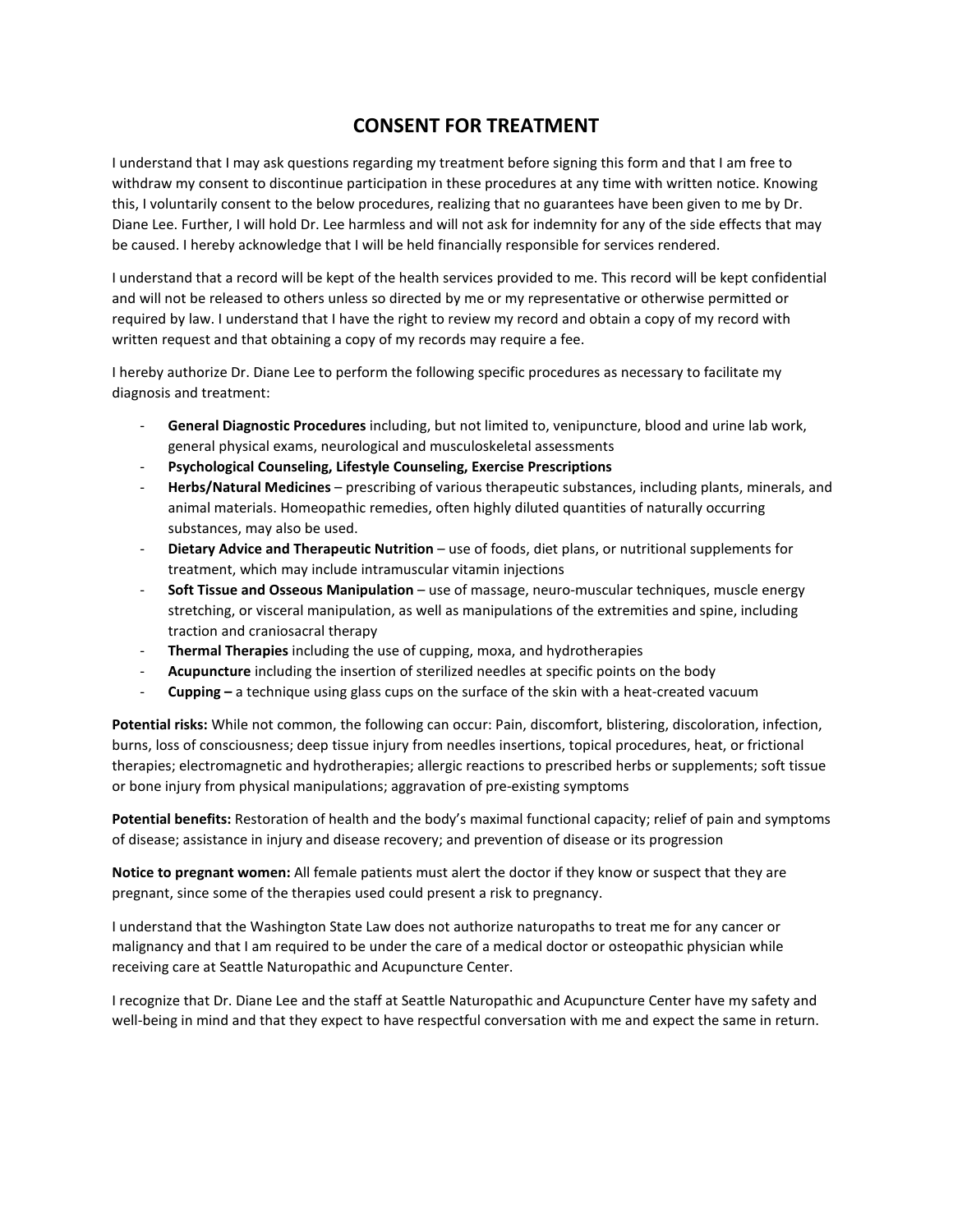# **TELEMEDICINE WAIVER**

I hereby authorize Dr. Diane Lee to perform diagnosis, consultation, treatment, education, care management, and self-management via information and communication technologies including interactive audio, video, and transfer of medical data. The same laws that protect the confidentiality of my medical information also apply to telemedicine. As such, I understand the information disclosed by me during my treatment is confidential.

I understand that I will not be seeing her in an office setting and that she will not be my primary care provider. I must maintain a primary care provider for physical examinations and other diagnostic and screening procedures. I do not expect the doctor to be able to anticipate and explain all risks and complications and wish to rely on the doctor to exercise judgment in recommending the treatments that they feel at the time, based on the facts known, are in my best interest. I have had the opportunity to ask questions and discuss with Dr. Lee:

- my suspected diagnosis or condition
- the nature, purpose, and potential benefit of the proposed care
- the inherent risks, complications, potential hazards, or side effects o the treatment or procedure
- the probability or likelihood of success
- reasonable available alternative to the proposed treatment/procedure
- the possible consequences if treatment or advice is not following and/or nothing has been done

By signing this consent, **I agree to proceed with a telemedicine visit and certify I am physically in the state of Washington**. If I will not be in the state at the time of my appointment, it is my responsibility as the patient to reschedule the appointment to when I am back.

I consent to having my payment information on file as payment is required at time of service. I understand that my card will be charged the total amount for all services rendered including but not limited to telemedicine, lab work, herbs, and other such services. I am aware that I can provide written notice if I would like to refrain from keeping my payment information on file but will still be held financially responsible for any services rendered.

## **FINANCIAL AGREEMENT**

I understand that Dr. Diane Lee is contracted with many insurance companies and if she is *in network* with my health plan, I am expected to pay any cost shares at the time of service. If the provider is *out of network* with my health plan, I am responsible for the full cost of care at the time of service. In addition, I agree to pay for services rendered by my provider, supplements and remedies, laboratory tests, or other costs or fees that are not covered by my insurance plan. Health insurance is a contract between me and my insurance company. Should I not go through insurance or do not have insurance, I am aware that I can request a Good Faith Estimate.

#### **I understand that any amounts quoted at the time of service are not a guarantee of coverage nor is it indicative of the entire amount they may be owed by me. Should my health plan deny coverage for any services, I am responsible for calling my health plan regarding any errors.**

I am aware that Dr. Diane Lee is a dual licensed *Naturopathic Doctor (N.D.)* and *Acupuncturist (L.Ac.)* and that my insurance will be billed under the respective license based on the services rendered. I understand that some services will require both licenses be billed and may require two separate copays or cost shares from me. For example, if my needs fall under the scope of Naturopathic care during my Acupuncture appointment, two separate cost shares may be owed by me. Should any billing issues arise, it is my responsibility to call my health plan.

I understand that there are some services that might be considered experimental by my insurance plan and therefore get denied. If this is the case, I know that I will be held responsible for the full cost at the time of service.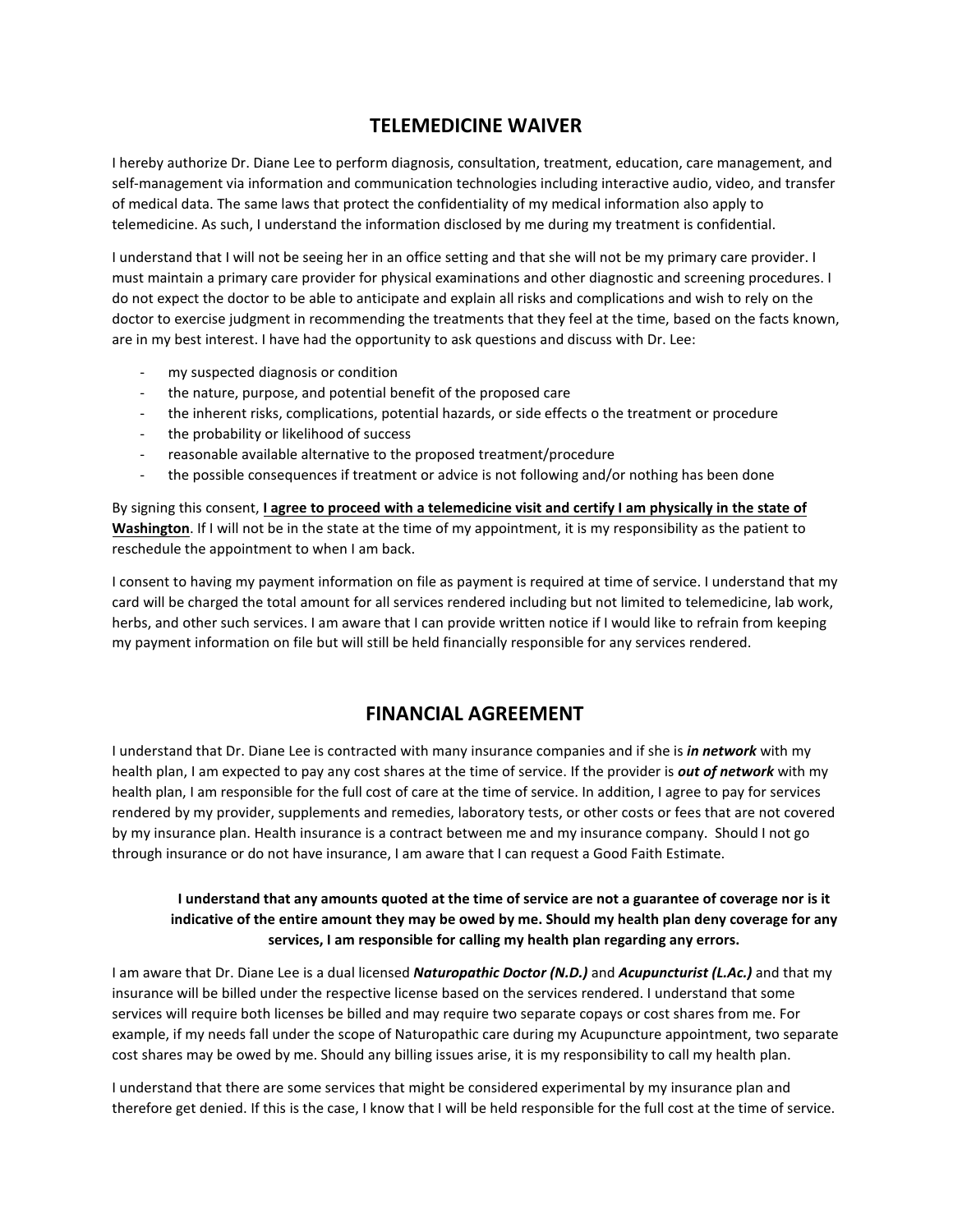# **PATIENT CANCELLATION AND NO-SHOW POLICY**

I recognize that Dr. Diane Lee's time is valuable and for her to provide me with high-quality care, it is important to keep my scheduled appointment with her. I am aware that I can ask to be set up for appointment reminders either via text and/or email but it is still my responsibility to keep record of my appointments and arrive on time. If I need to cancel, I will contact the office **at least 48 hours in advance**. I am aware that any late cancellations/no-shows will be recorded in my chart and multiple offenses can affect my ability to make appointments.

#### **If I arrive more than 10 minutes late, it is up to the discretion of the provider whether I am still able to be seen.**

I understand that should I cancel late or do not show up, the following policy will be applied.

- **After One (1) late cancel/no show, I will be given a warning**
- **After Two (2) late cancel/no show, I will be charged \$60 for a late cancellation and \$100 for a no show.**
- **For any further late cancels/no show, my ability to see the provider may be terminated**

In the case of an emergency where I am not able to notify the office, I understand that each situation will be discussed when it happens and is up to the judgement of the provider and office staff.

# **NOTICE OF PRIVACY PRACTICES**

I understand that I have access to a copy of the Privacy Practices at any time. I am aware that a detailed description of the Privacy Practices of this clinic is ready for my viewing at [www.seattlenaturopahticcenter.com](http://www.seattlenaturopahticcenter.com/) and that a physical copy is available upon request. I consent to the use of my personal health information for the purposes of treatment, payment, and clinic healthcare operations. If I am under 18 years of age, I understand that a parent or legal guardian/representative will need to sign for me. If I have any questions or concerns regarding the management of my healthcare information or would like to schedule an appointment, I will contact Seattle Naturopathic and Acupuncture Center staff.

**By signing this form, I acknowledge I have reviewed the above Consent for In-Person and/or Telemedicine Treatment, Financial Agreement, Cancellation and No-Show Policy. Furthermore, I acknowledge that I have access to the Notice of Privacy Practice (available at [www.seattlenaturopathiccenter.com](http://www.seattlenaturopathiccenter.com/) or a physical copy upon request).**

| Patient's Name (Print)                | Patient's Signature                     | Date |
|---------------------------------------|-----------------------------------------|------|
| Legal Guardian/Representative (Print) | Legal Guardian/Representative Signature | Date |

Relationship/Representative's Agency